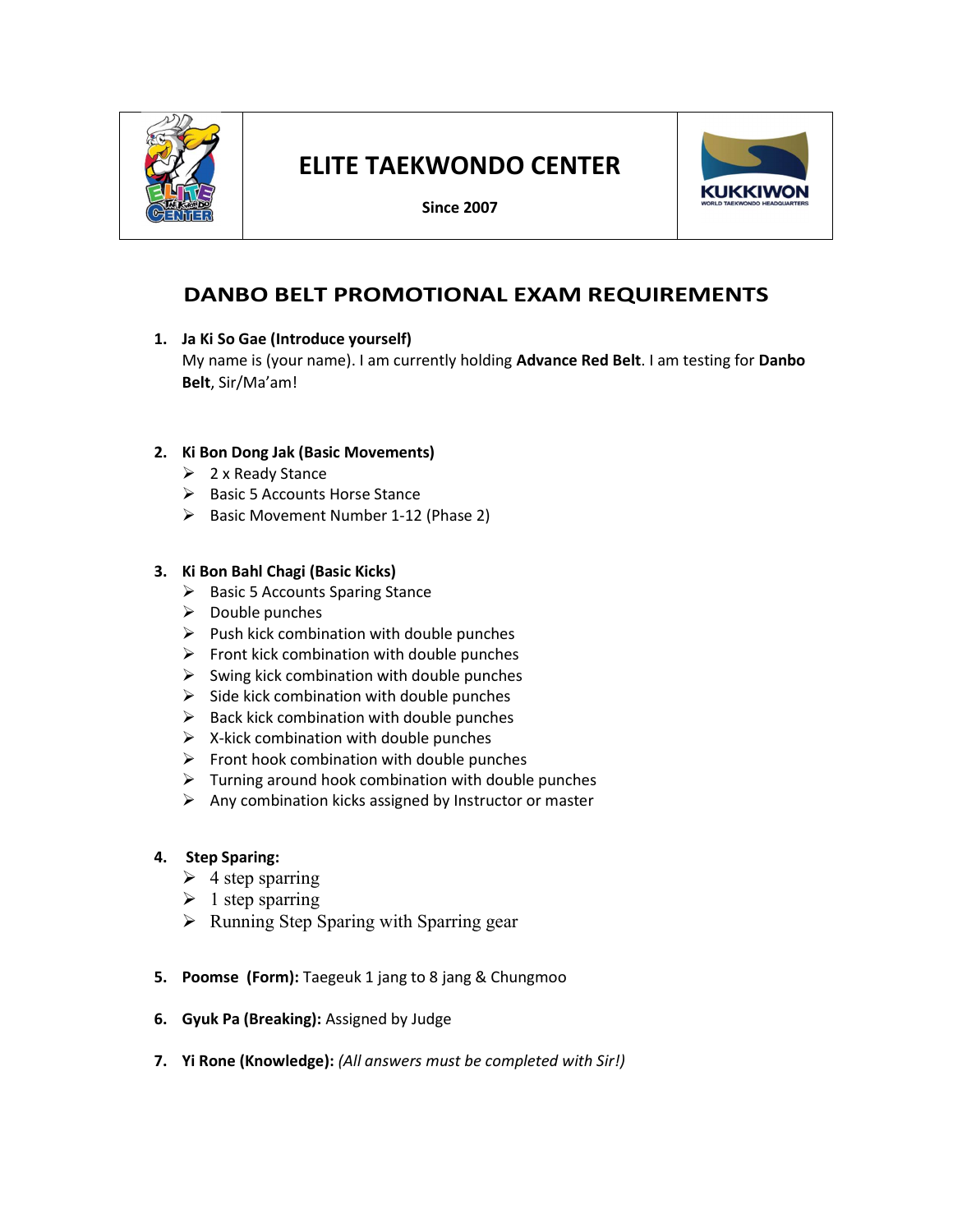#### Taekwondo Korean Terminology

## Students must memorize all terminology below for the written portion of the Danbo test.

## SEOGI (STANCE)

| <b>ENGLISH</b>      | <b>KOREAN</b>     |
|---------------------|-------------------|
| Parallel stance     | Naranhi seogi     |
| Walking stance      | Ap seogi          |
| Forward stance      | Ap kubi           |
| <b>Back stance</b>  | Dwitkubi          |
| Righ/Left stance    | Oreun (Wen) seogi |
| Cross stance        | Dwikkoa seogi     |
| <b>Tiger stance</b> | Beom seogi        |
| Close stance        | Moa seogi         |
| Riding stance       | Juchum seogi      |

## MAKKI (BLOCK)

| <b>ENGLISH</b>      | <b>KOREAN</b>         |
|---------------------|-----------------------|
| Low block           | Arae Makki            |
| Middle (body) block | Momtong makki         |
| High block          | Olgul makki           |
| Outer body block    | Momtong bakkat makkki |
| Knife hand block    | Sonant makki          |

#### JIREUGI (PUNCHING)

| <b>ENGLISH</b>      | <b>KOREAN</b>  |
|---------------------|----------------|
| Regular punch       | Baro Jireugi   |
| Reverse punch       | Bandae Jireugi |
| Backward fist punch | Jeocho-Jireugi |
| Side punch          | Yop Jireugi    |

## CHIGI (HITTING/STRIKE)

| <b>ENGLISH</b>                | <b>KOREAN</b>       |
|-------------------------------|---------------------|
| Front strike                  | Ap Chigi            |
| Outward Face Back Fist Strike | Olgul Bakkat Chigi  |
| <b>Turing Elbow Strike</b>    | Palkup Dollyo Chigi |
| Side Elbow Strike             | Palkup Yop Chigi    |

#### TZIREUGI (THRUSTING)

| ENLGISH                     | KOREAN                     |
|-----------------------------|----------------------------|
| Open hand fingertips thrust | Pyonsonkkeut sewo tzireugi |